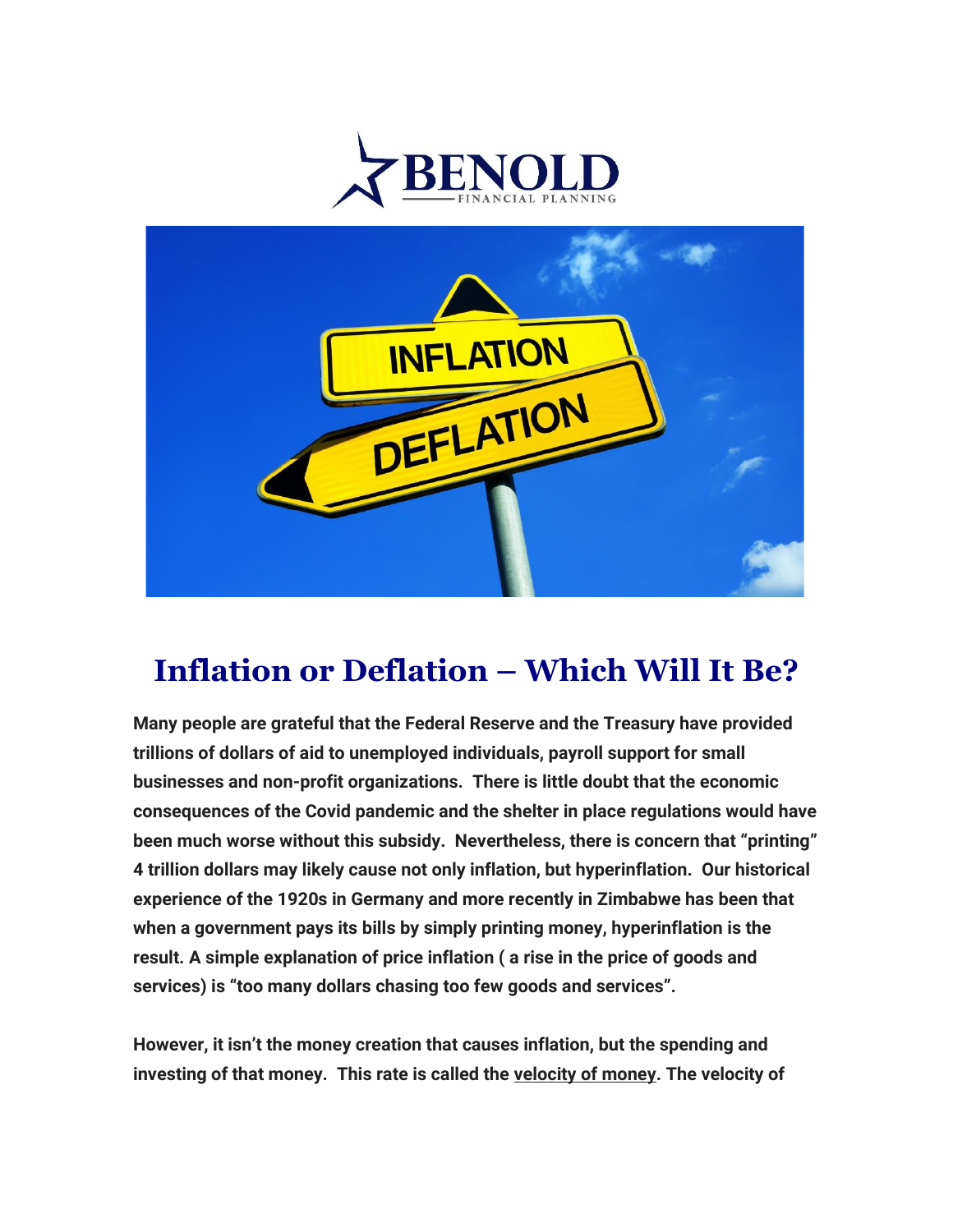**money refers to the number of subsequent transactions that result from an initial expenditure. For example, if I purchase groceries, and the grocery store pays an employee with that money, and the grocery employee fills their car with gas etc. etc., each of these transactions with the same money adds to the velocity of money. If, in this same example, the grocery simply puts my money in a savings account, and the bank doesn't lend it to someone, then the velocity is low. What has happened over the past several years in America is that the money supply has increased markedly, but the velocity of money has dropped equally markedly, so the net effect is the very low rise in prices that we have seen.**

**Additionally, inflation seems to be a result of inflationary expectations, and now, inflation expectations are low. Particularly, the market for inflation-adjusted bonds (TIPS) shows an inflation expectation of less than 1%. Also, inflation usually occurs in a growing economy, and as debt rises, growth in the economy slows. This pattern has been clearly seen for nearly 40 years now in the US, Europe and Japan.**

**Interestingly, the more likely response of the economy to this massive "printing" of money will be either very little inflation, or even deflation. This pattern is well exemplified by the Japanese economy since 1989. After a severe recession, the Japanese government tried unsuccessfully over 30 years to revive the economy by infrastructure spending financed by debt. The Japanese national debt is now about 2.5 times ours on a per-capita basis, and is the highest in the world. This massive growth in debt has led to virtually no economic growth for 30 years, a zero rate of interest, and alternating very low inflation and actual deflation.**

**America and Japan both have an aging population, low immigration, low birthrates, and high social service spending financed by debt, which is then purchased by the central bank. They both have zero short term interest rates, very low inflation and slow economic growth. This "Japanification" of our economy may be more likely than significant inflation.**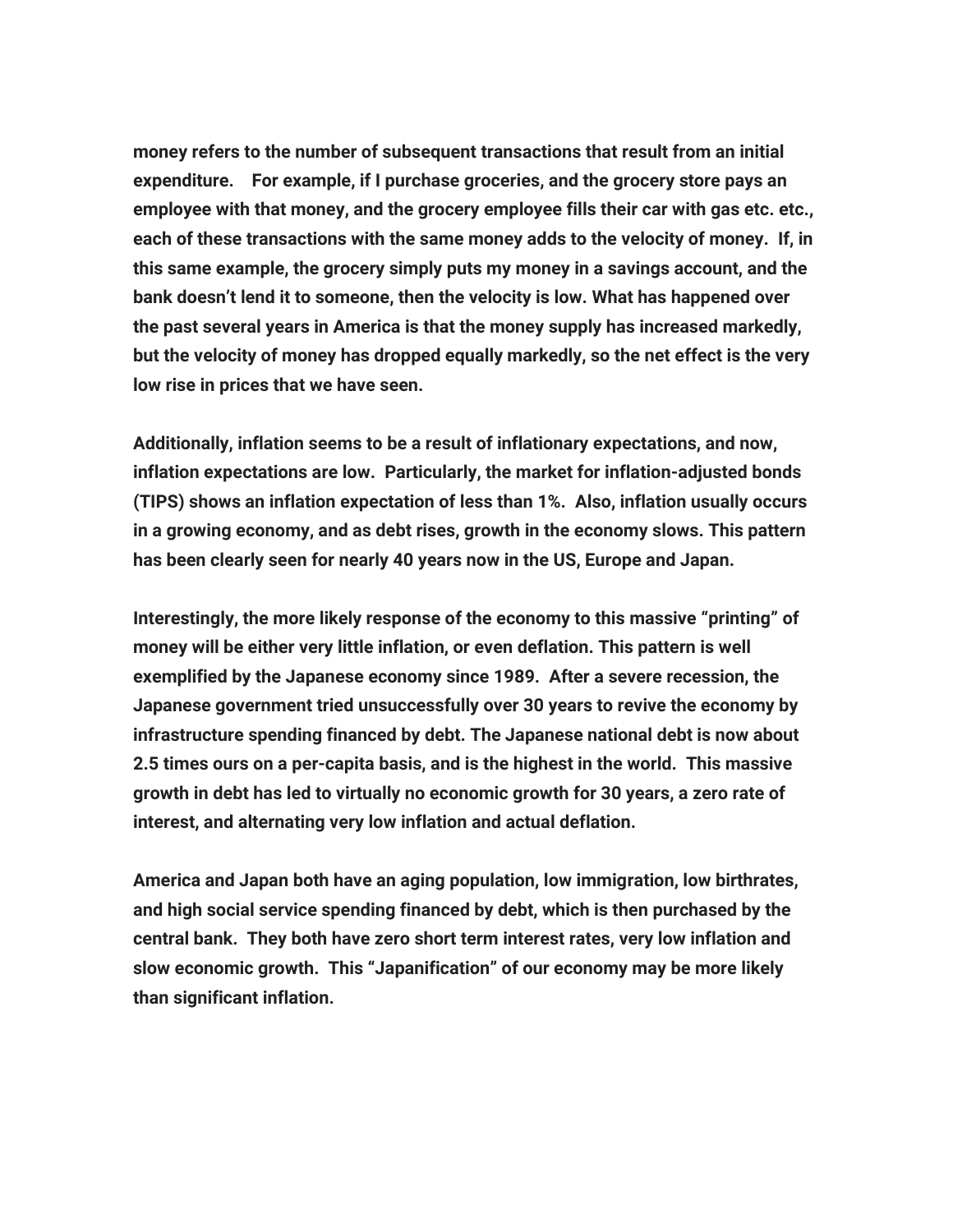

## **The Rise and Fall of 401(k)s**

**You are probably thinking "the fall of 401(k)s? Don't you mean pensions?" What I am conveying is the shift in how Americans retire. Since WWII, Americans have gone to work for a company and worked for that one company for 30 years. Next, they quit their job and start receiving a guaranteed pension income for the rest of their life. Additionally, they would get Social Security on top of the pension and sail quietly into retirement. However, this is not the case for Americans anymore.**

**A pension or defined benefit plan, is an income benefit from a company or government entity that will pay you a monthly income stream per number of years worked and gross salary earned. The employee does not pay into the plan like a 401(k). They earn it over the course of the years worked. Thus, there is not an incentive to switch companies. Also, the funds to be paid later are controlled and invested by the company itself. If that company does not invest well or does not meet the amount needed to pay retired workers in the future, their entity could be in default. As time went on, companies started to realize they did not want to be on the hook for paying retired ex employees. Enter the 401(k).**